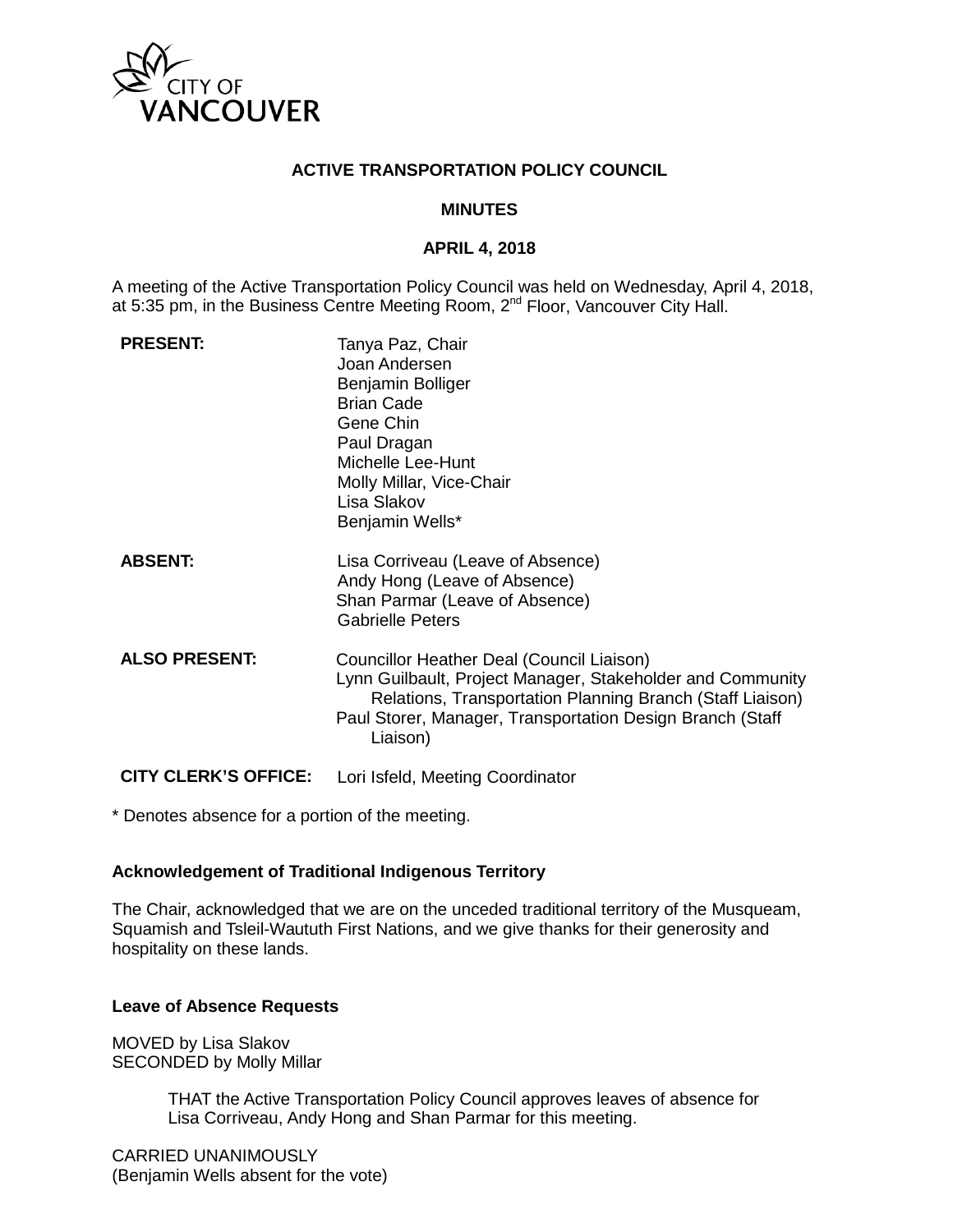## **Approval of Minutes**

MOVED by Lisa Slakov SECONDED by Joan Andersen

> THAT the Active Transportation Policy Council approve the minutes of the regular meeting held on February 7, 2018.

CARRIED UNANIMOUSLY (Benjamin Wells absent for the vote)

## **1. Chair and Subcommittee Updates**

*(a) Chair Update*

The Chair provided updates on a number of active transportation-related matters.

- *(b) Policy Subcommittee*
- *i. Improving Access to Bike Share for Disabled People*

The Chair introduced a motion entitled "Improving Access to Bike Share for Disabled People".

MOVED by Ben Bolliger SECONDED by Gene Chin

#### WHEREAS

- 1. Disabled people currently constitute approximately 14.8% of the population of British Columbia (Stats Can 2012). Although disability occurs in all age groups, the occurrence of disability rises with age and, as our population is rapidly aging, the overall percentage of disabled people will increase, likely substantially;
- 2. Accessibility is a requirement for an active lifestyle;
- 3. Disabled people are over-represented in the segment living below the poverty line and adapted bikes and wheelchair add-ons are extremely expensive and financially out of reach for most;
- 4. The City of Vancouver's Transportation 2040 Plan states: "In the next 30 years the number of residents aged 60 and over will more than double. An aging population means changes in travel patterns and more people with physical challenges getting around our city. By building streets and public spaces with accessibility in mind, and providing transportation options that work for all people, we can ensure a future that allows everyone to meet their daily needs and participate in public life";
- 5. Active Transportation should be encouraged as participation is tied to improved health, a sustainable environment and connection to community;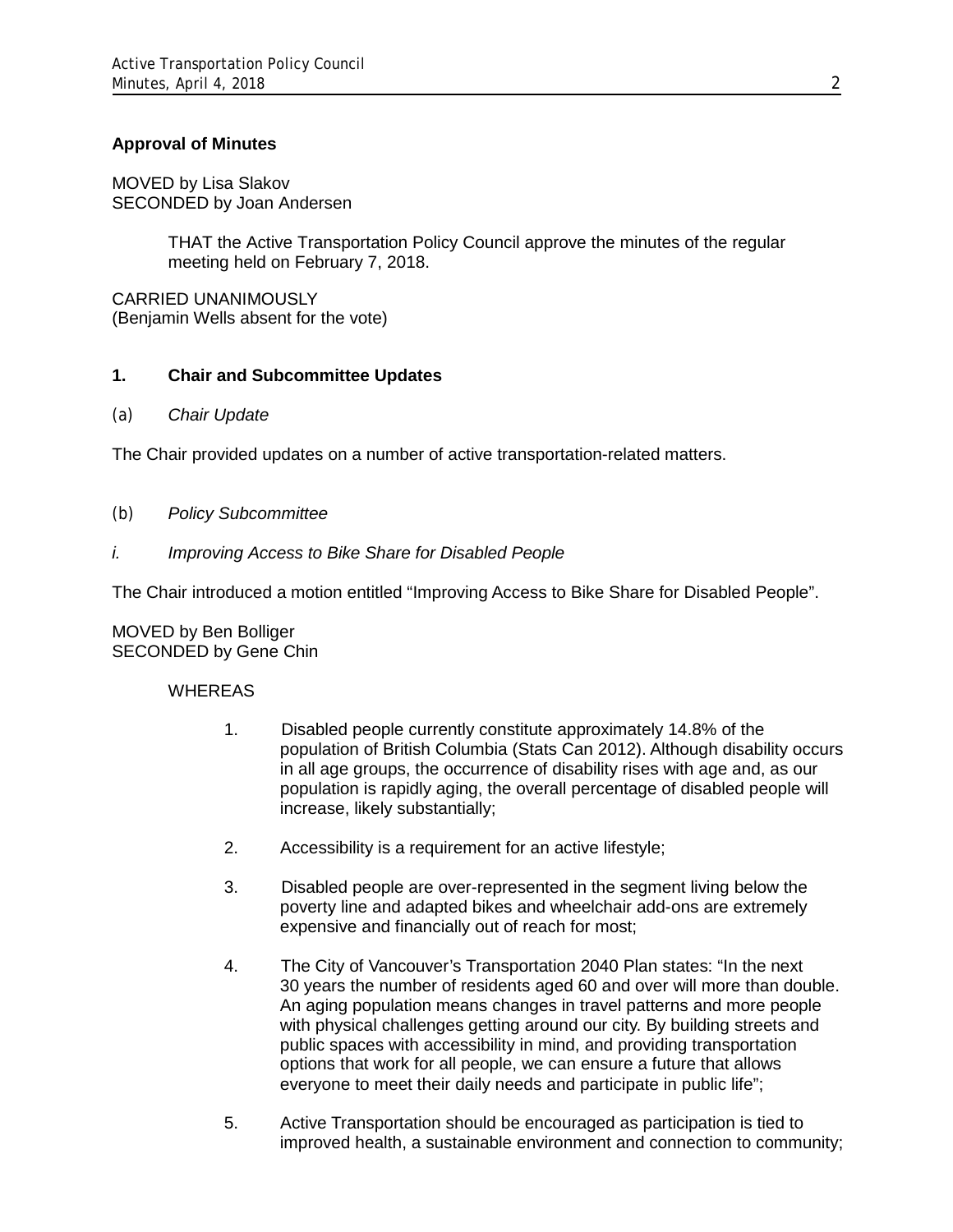- 6. Achieving the goals as established in the Greenest City plan are contingent on increasing the mode share of Active Transportation in Vancouver;
- 7. Mobi Bike Share is the official City of Vancouver bike share program, providing residents with increased transportation choice; and
- 8. Mobi Bike Share does not include any range of adapted bikes that would allow people with different disabilities to utilize this public bike sharing program.

THEREFORE BE IT RESOLVED THAT the Active Transportation Policy Council recommends to City Council that the City of Vancouver pursue ways of making Mobi Bike Share more accessible to people with disabilities.

CARRIED UNANIMOUSLY

*ii. Other Topics and Next Meeting*

Not discussed.

- *(c) Projects Subcommittee*
- *i. Bike Share Stations*

ATPC members reviewed and discussed a motion entitled "Public Bike Share Stations on Private Property".

MOVED by Gene Chin SECONDED by Michelle Lee-Hunt

**WHEREAS** 

- 1. The City's public bike share program, Mobi by Shaw Go, was launched in the summer 2016;
- 2. By the fall 2017, there were 125 Mobi stations, and over 1,200 bikes in the system operating exclusively in the downtown peninsula, bounded by Arbutus Street, 16th Avenue and Main Street, with plans to expand the system east to Victoria Drive in the summer of 2018. On average, there are 10 stations per square km;
- 3. To date, over 750,000 Mobi trips have been taken, covering over 2 million kms;
- 4. The public bike share system has increased overall mobility and transportation choice in the city. Members indicated that 17% of their trips would otherwise not have been made had they not had access to public bike share;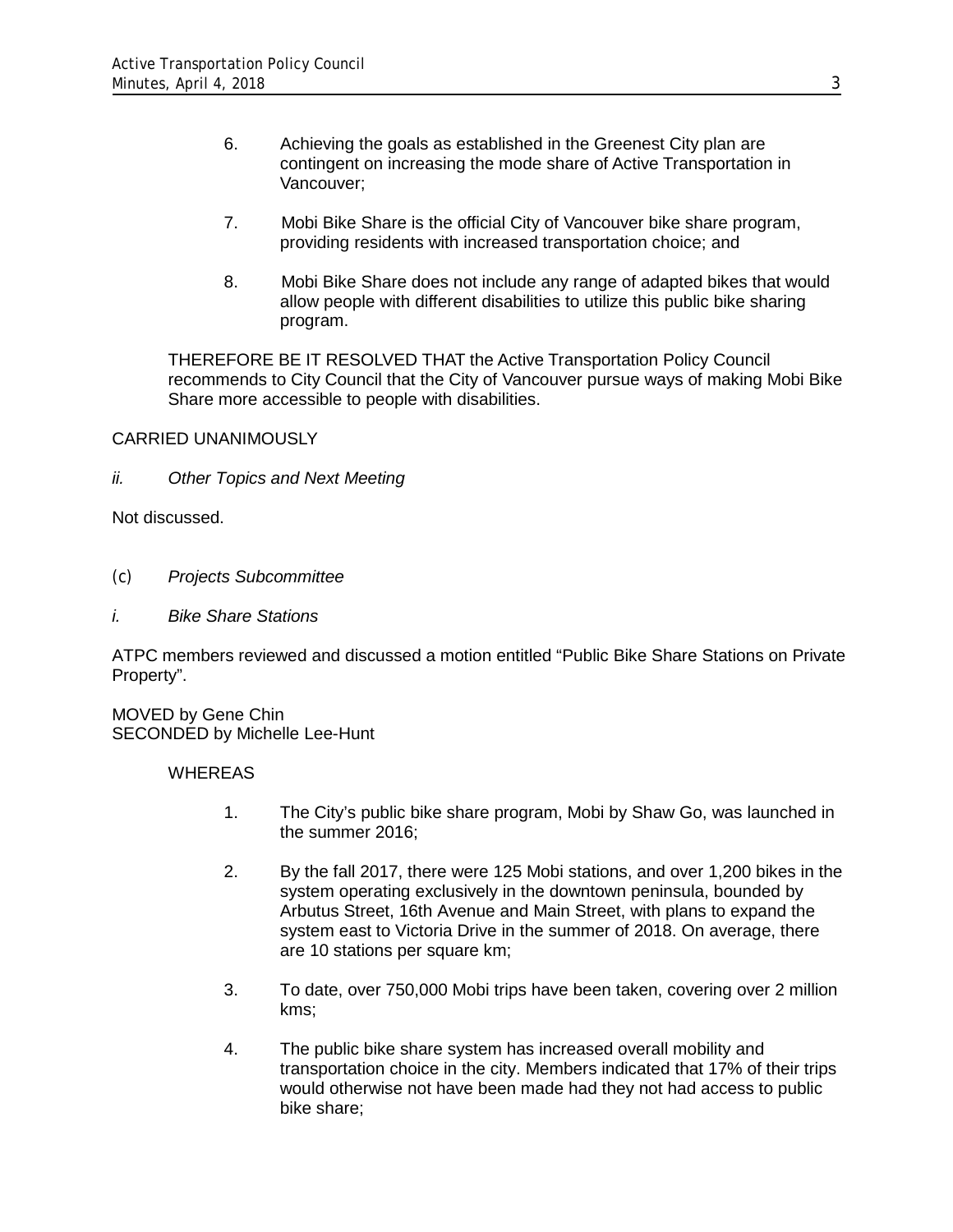- 5. 15% of the current stations are located on private property; and
- 6. Under the City's zoning by-law, public bike share stations are considered a retail use, which is not permitted within all CD-1 (Comprehensive Development) zones where many of the stations on private property would be located.

THEREFORE BE IT RESOLVED THAT the Active Transportation Policy Council supports the City in updating and amending the Zoning & Development By-law and Official Development Plans to ensure that public bike share is an allowed use on private land throughout the city.

## CARRIED UNANIMOUSLY

Members further discussed public bike share, zoning, traffic and parking. It was agreed to invite Scott Edwards, Manager, Public Bike Share, to one of the upcoming ATPC meetings to present on these matters

*ii. Other Topics and Next Meeting*

It was idenfied that  $41^{st}$  Avenue B-Line Bus Service, Cambie Bridge – East Walking/Cycling Pathway, and Arbutus Greenway will be reviewed at the April 18, 2018 Projects Subcommittee meeting.

## **3. Council Liaison and Staff Liaison Updates**

Roundtable discussions and announcements took place on various topics including the bike rack contest, upcoming session regarding 10<sup>th</sup> Avenue construction work, upcoming Cambie Corridor report to Council, Kits Point update, completion of South False creek construction, benches on Burrard Bridge, Granville loops to be replaced with streets, parking in Yaletown, changes to Maple Tree Square and Alexander Street.

## **5. New Business**

None.

## **Adjournment**

MOVED by Ben Bolliger SECONDED by Joan Andersen

THAT the meeting be adjourned.

CARRIED UNANIMOUSLY